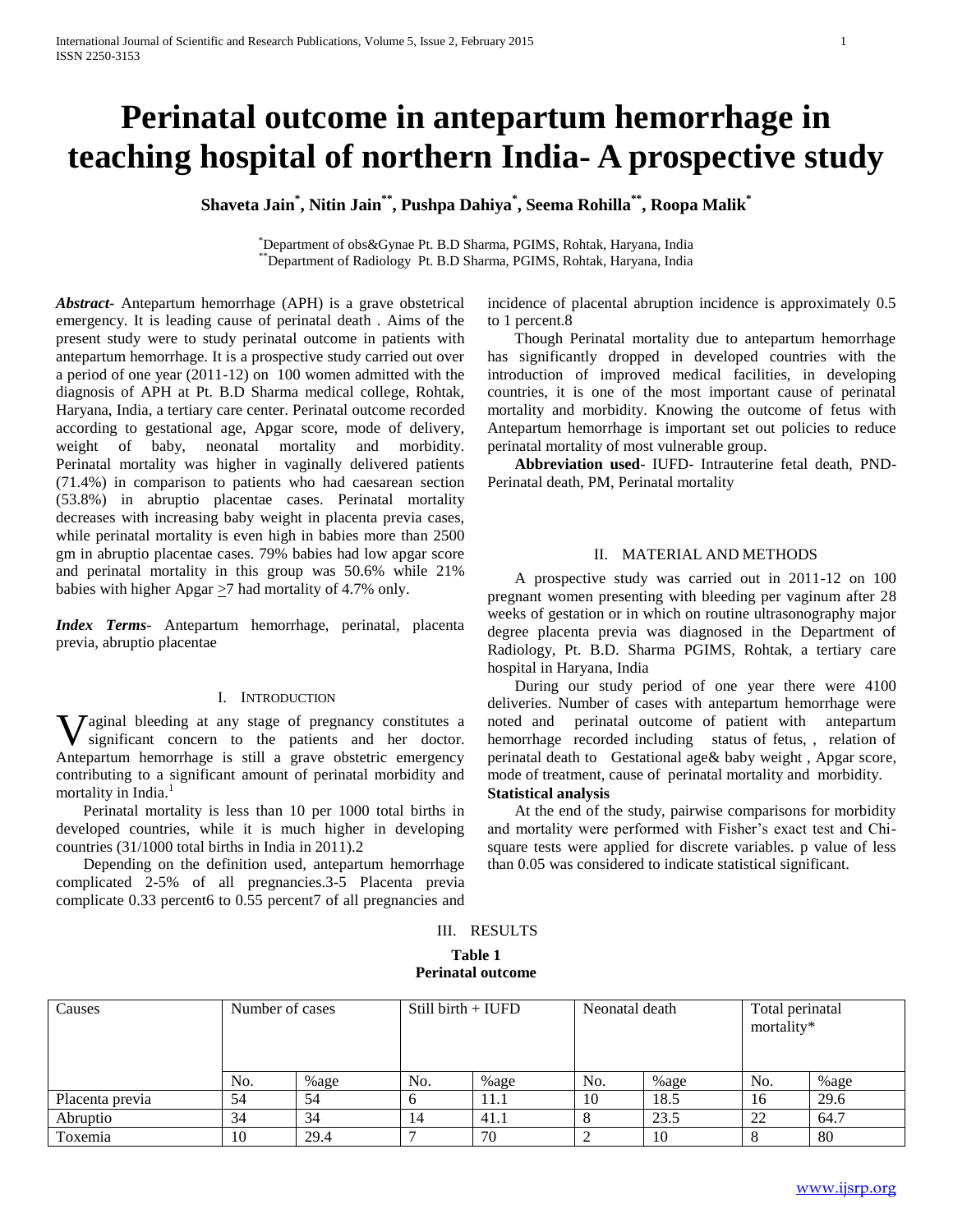International Journal of Scientific and Research Publications, Volume 5, Issue 2, February 2015 2 ISSN 2250-3153

| $\mathbf{v}$<br>Non<br>toxemia      | $\overline{\phantom{a}}$<br>∼<br>- | $70^{\circ}$<br>$'U_{\cdot\cdot}$ | ററ<br>$\sim$ | $\gamma$<br>$\sim$ $\sim$ $\sim$ | - | $\sim$ $\sim$<br>. .,<br>J0.J          |
|-------------------------------------|------------------------------------|-----------------------------------|--------------|----------------------------------|---|----------------------------------------|
| $ -$<br>$\sim$<br>Jnc<br>:Iassified | $\sim$<br>                         | $\sim$<br>.                       | . v.v        | ັບ∙ິ                             |   | - -<br>$\overline{\phantom{a}}$<br>ب س |

\*p<0.001, Fisher's Exact Test

 Perinatal mortality in our present study in placenta previa cases was 29.6%, while in cases of abruptio placentae perinatal mortality was 64.7% and on comparing it was statistically significant (p<0.001). In patients having abruptio placentae with toxemia perinatal mortality was 80%.

| Table 2                                                                                                |
|--------------------------------------------------------------------------------------------------------|
| Analysis of mode of treatment given to the patients and the perinatal outcome in antepartum hemorrhage |

| Mode of treatment                            | Placenta previa |      |           |      |                          | Abruptio placentae       |           |      | Unclassified hemorrhage |      |                          |                          |
|----------------------------------------------|-----------------|------|-----------|------|--------------------------|--------------------------|-----------|------|-------------------------|------|--------------------------|--------------------------|
|                                              | No.             | %age | <b>PM</b> | %age | No.                      | %age                     | <b>PM</b> | %age | No.                     | %age | <b>PM</b>                | %age                     |
| Conservative followed by<br><b>LSCS</b>      | 22              | 44.4 | 4         | 18.2 | ÷                        | $\overline{\phantom{0}}$ |           |      |                         | -    | $\overline{\phantom{a}}$ | $\overline{\phantom{0}}$ |
| Conservative followed by<br>vaginal delivery | - 6             | 11.1 |           | 16.6 | $\overline{\phantom{0}}$ | $\overline{\phantom{0}}$ |           |      |                         | -    |                          | $\overline{\phantom{0}}$ |
| <b>Immediate LSCS</b>                        | 22              | 40.7 | 9         | 40.9 | 13                       | 24                       |           | 53.8 | $\overline{4}$          | 33.3 |                          | 25                       |
| Immediate<br>vaginal<br>delivery             | $\overline{4}$  | 7.4  | 2         | 50   | 21                       | 61.7                     | 15        | 71.4 | 8                       | 66.6 | 2                        | 25                       |
| Total                                        | 54              |      | 16        |      | 34                       |                          | 22        |      | 12                      |      | 3                        |                          |

 40.7% patients of placenta previa had immediate LSCS. 44.4% patients of placenta previa were kept on conservative management and later LSCS was done after expectant management. 61.76% of patients of abruptio placentae had immediate vaginal delivery. Perinatal mortality in abruptio placentae cases delivered vaginally was 71.4%, while patients delivered by immediate LSCS had perinatal mortality of 53.8%.

**Table 3 Status of fetus**

| Status of<br>fetus            | Placenta previa |      | Abruptio placentae |      | Unclassified<br>hemorrhage |         | Total |      |
|-------------------------------|-----------------|------|--------------------|------|----------------------------|---------|-------|------|
|                               | No.             | %age | No.                | %age | No.                        | $%$ age | No.   | %age |
| Normal fetal<br>heart sound   | 39              | 72.2 | 13                 | 38.2 | 8                          | 66.6    | 60    | 60   |
| Evidence of<br>fetal distress | 9               | 16.6 | ┑                  | 20.5 | $\overline{2}$             | 16.6    | 18    | 18   |
| Absent fetal<br>heart sound   | 6               | 11.1 | 14                 | 41.1 | $\overline{2}$             | 16.6    | 22    | 22   |

 72% patients of placenta previa had normal fetal heart sound at time of admission while 41.1% patients of abruptio placentae had absent fetal heart sound at time of admission.

| Type of         | Term |            |      |     | Preterm    |      | Total |            |      |  |
|-----------------|------|------------|------|-----|------------|------|-------|------------|------|--|
| antepartum      | No.  | <b>PND</b> | %age | No. | <b>PND</b> | %age | No.   | <b>PND</b> | %age |  |
| hemorrhage      |      |            |      |     |            |      |       |            |      |  |
| Placenta previa | 12   | ◠<br>∠     | 16.6 | 42  | 14         | 33.3 | 54    | 16         | 29.6 |  |
| Abruptio        |      |            | 44.4 | 25  | 18         | 72   | 34    | 22         | 64.7 |  |
| placentae       |      |            |      |     |            |      |       |            |      |  |
| Unclassified    |      |            | 33.3 |     | ി          | 22.2 | 12    |            | 25   |  |
| hemorrhage      |      |            |      |     |            |      |       |            |      |  |
| Total           | 24   |            | 29   | 76  | 34         | 44.7 | 100   | -41        | 41   |  |

**Table 4 Incidence of perinatal mortality in relation to gestational age**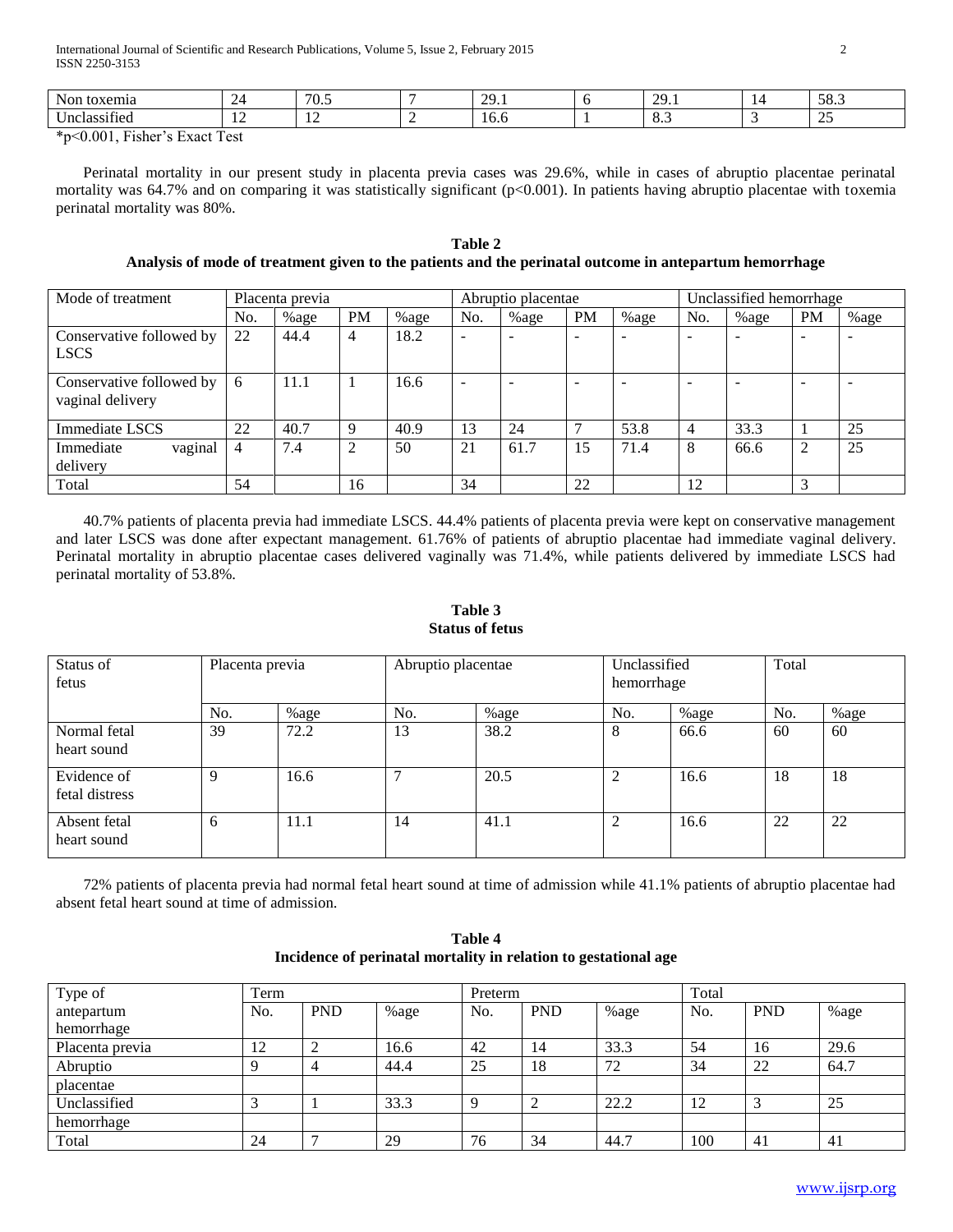Perinatal mortality in preterm babies was 72% in cases of abruptio placentae and 33.3% in cases of placenta previa .

| Birth weight    | Placenta previa |             |         | Abruptio placentae |            |         |            | Unclassified |         |     | Total      |      |  |
|-----------------|-----------------|-------------|---------|--------------------|------------|---------|------------|--------------|---------|-----|------------|------|--|
|                 |                 |             |         |                    |            |         | hemorrhage |              |         |     |            |      |  |
|                 | No.             | <b>PND</b>  | $%$ age | No.                | <b>PND</b> | $%$ age | No.        | <b>PND</b>   | $%$ age | No. | <b>PND</b> | %age |  |
| Below 1500gm    |                 |             | 100     |                    |            | 100     |            |              | 100     |     |            | 100  |  |
| 1500 to 2000gm  | 17              |             | 41.1    | 15                 | 10         | 66.6    |            |              | 25      | 36  | 18         | 50   |  |
| 2000 to 2500gm  | 20              |             | 15      |                    |            | 62.5    |            |              | 25      | 33  |            | 27.2 |  |
| Above $2500$ gm | 13              |             | 15      |                    |            | 50      |            |              |         | 23  |            | 26   |  |
| Total           | 54              | $\bigcap$ 1 |         | 34                 | 26         |         | 12         |              |         | 100 | 50         | 50   |  |

**Table 5 Incidence of perinatal mortality according to baby weight in antepartum hemorrhage**

 Perinatal death was 100% in babies weighing <1500 gm, 50% in babies weighing 1500 to 2000 gm, 27.2% in 2000 to 2500 gm, 26% for more than 2500 gm. Perinatal mortality was even high in babies more than 2500 gm in abruptio placentae.

**Table 6 Incidence of congenital malformation in antepartum hemorrhage**

| Type of congenital<br>malformations | Placenta<br>previa | Abruptio<br>placenta | Unclassified<br>hemorrhage |
|-------------------------------------|--------------------|----------------------|----------------------------|
| Hydrops foetalis                    |                    |                      |                            |
| Indeterminate sex                   |                    |                      |                            |
| Anencephaly with                    |                    |                      |                            |
| meningocoele                        |                    |                      |                            |
| Spina bifida                        |                    |                      |                            |
| Total                               |                    |                      |                            |

Out of 100 cases of antepartum hemorrhage 4 had congenital malformations (4%).

**Table 7 Distribution of cases according to neonatal mortality in baby in cases of antepartum hemorrhage**

| Cause of neonatal<br>mortality         | Placenta previa<br>$(n=10)$ |      | Abruptio<br>placenta $(n=8)$ |      | Unclassified<br>hemorrhage<br>$(n=1)$ |         | Total $(n=19)$ |       |
|----------------------------------------|-----------------------------|------|------------------------------|------|---------------------------------------|---------|----------------|-------|
|                                        | No.                         | %age | No.                          | %age | No.                                   | $%$ age | No.            | %age  |
| Prematurity                            | 5                           | 50   | 4                            | 50   |                                       | 100     | 10             | 52.6  |
| Neonatal septicemia                    | 3                           | 30   | 3                            | 37.5 | $\overline{\phantom{a}}$              | -       | 6              | 31.5  |
| Respiratory distress<br>syndrome (RDS) | 3                           | 30   | 2                            | 25   | $\overline{\phantom{a}}$              | ۰       | 5              | 26.3  |
| Birth asphyxia                         | 3                           | 30   | 3                            | 37.5 | <b>.</b>                              | -       | 6              | 31.5  |
| Congenital malformation                |                             | 10   |                              | 12.5 | $\overline{\phantom{a}}$              | -       | $\overline{c}$ | 10.52 |
| Hyaline membrane disease               | 3                           | 30   | 2                            | 25   |                                       | 100     | 6              | 31.5  |
| Neonatal seizures                      | 2                           | 20   | 2                            | 25   | $\overline{\phantom{a}}$              | -       | 4              | 21    |
| Apnoea                                 | 2                           | 20   | 2                            | 25   | $\overline{\phantom{a}}$              | -       | 4              | 21    |

 The causes of mortality outnumber the number of neonatal deaths showing that there was more than one cause of death in a neonate.

Placenta previa:

Total number of live birth  $= 46$ Abruptio placenta:

Total number of live birth  $= 16$ Unclassified hemorrhage: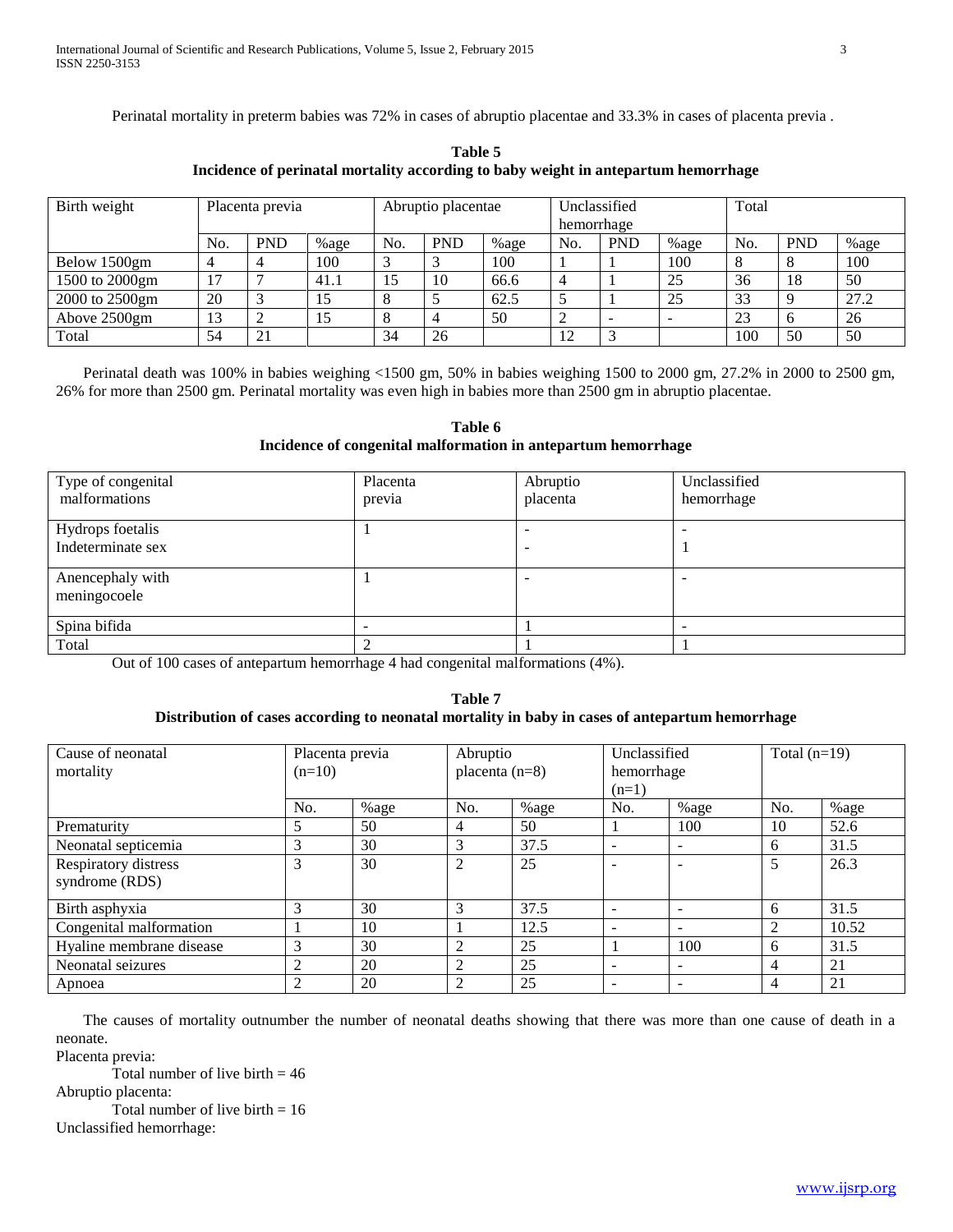International Journal of Scientific and Research Publications, Volume 5, Issue 2, February 2015 4 ISSN 2250-3153

Total number of live birth  $= 10$ 

 Prematurity was cause of neonatal mortality in 5 cases of placenta previa, 4 cases of abruptio placentae and 1 case of unclassified hemorrhage. Birth asphyxia caused neonatal death in 3 cases of placenta previa and 3 in abruptio placentae.

| Table 8                                                                                           |
|---------------------------------------------------------------------------------------------------|
| Incidence of perinatal death in relation to apgar score (1 min) in cases of antepartum hemorrhage |

| Apgar score | Placenta previa |         |           |      |     | Abruptio placenta |                      |      |     | Unclassified hemorrhage |           |                          |  |
|-------------|-----------------|---------|-----------|------|-----|-------------------|----------------------|------|-----|-------------------------|-----------|--------------------------|--|
| min)        | No.             | $%$ age | <b>PM</b> | %age | No. | %age              | <b>PM</b>            | %age | No. | %age                    | <b>PM</b> | %age                     |  |
| $0 - 4$     | 20              | 27<br>◡ | 10        | 50   | 24  | 70.5              | 18                   | 75   |     | 50                      |           | 50                       |  |
| 5-6         | 18              | 33.3    |           | 277  |     | 23.6              |                      | 50   |     | نە                      |           | $\overline{\phantom{a}}$ |  |
| or more     | 16              | 30      |           | 6.2  |     | 5.8               | -                    |      |     |                         |           |                          |  |
| Total       | 54              |         | 16        |      | 34  |                   | ററ<br>$\angle\angle$ |      |     |                         |           |                          |  |

 Perinatal mortality was higher in babies having Apgar score 0-7 than babies having Apgar score 7 or more. 37% babies of placenta previa had apgar score between 0-4, 33.3% between 5-6 and 30% more than 7. 70.5% of abruptio placentae cases had apgar score between 0-4.

**Table 9 Incidence of neonatal morbidity in cases of antepartum hemorrhage**

| Cause of neonatal<br>mortality | Placenta previa<br>$n=46$ |      | Abruptio<br>placentae<br>$n=16$ |      | Unclassified<br>hemorrhage<br>$n=10$ |                          |  |
|--------------------------------|---------------------------|------|---------------------------------|------|--------------------------------------|--------------------------|--|
|                                | No.                       | %age | No.                             | %age | No.                                  | %age                     |  |
| Prematurity                    | 20                        | 56.5 | 3                               | 18.7 | 2                                    | 20                       |  |
| Respiratory distress           | 3                         | 6.5  |                                 | 6.25 | $\overline{\phantom{a}}$             |                          |  |
| syndrome (RDS)                 |                           |      |                                 |      |                                      |                          |  |
| Hyaline membrane disease       | 4                         | 8.6  |                                 | 6.25 |                                      | 10                       |  |
| (HMD)                          |                           |      |                                 |      |                                      |                          |  |
| Birth asphyxia (BA)            | 11                        | 24   | 3                               | 18.7 |                                      | 10                       |  |
| Neonatal septicemia (NNS)      | 4                         | 8.6  | 2                               | 12.5 |                                      | 10                       |  |
| Neonatal jaundice (NNJ)        | 3                         | 6.5  |                                 | 6.25 | $\overline{\phantom{0}}$             | $\overline{\phantom{a}}$ |  |
| Meconium aspiration            |                           | 2.1  | 2                               | 12.5 | $\overline{\phantom{0}}$             |                          |  |

 Prematurity (43.4%) and birth asphyxia (24%) were most common cause of neonatal morbidity in placenta previa babies, while prematurity (18.7%) and birth asphyxia (18.7%) were also most common cause of morbidity in abruptio patient babies.

## **Table 10 Sex ratio in antepartum hemorrhage**

|                            | Number | Boys* | %age | Girls | %age | Indeter-<br>minated<br>sex | %age |
|----------------------------|--------|-------|------|-------|------|----------------------------|------|
| Placenta previa            | 54     | 34    | 63   | 20    | 37%  |                            |      |
| Abruptio placenta          | 34     | 20    | 58.8 | 14    | 41.1 |                            |      |
| Unclassified<br>hemorrhage | 12     | 4     | 33.3 |       | 58.3 |                            | 8%   |
|                            |        |       |      |       |      |                            |      |

\*p>0.01, Chi-square test

 Out of 54 cases of placenta previa, 34 women delivered male babies (63%) and 34 cases of abruptio placenta, 20 women had male babies (58.8%). However, both were not statistically significant (p>0.01).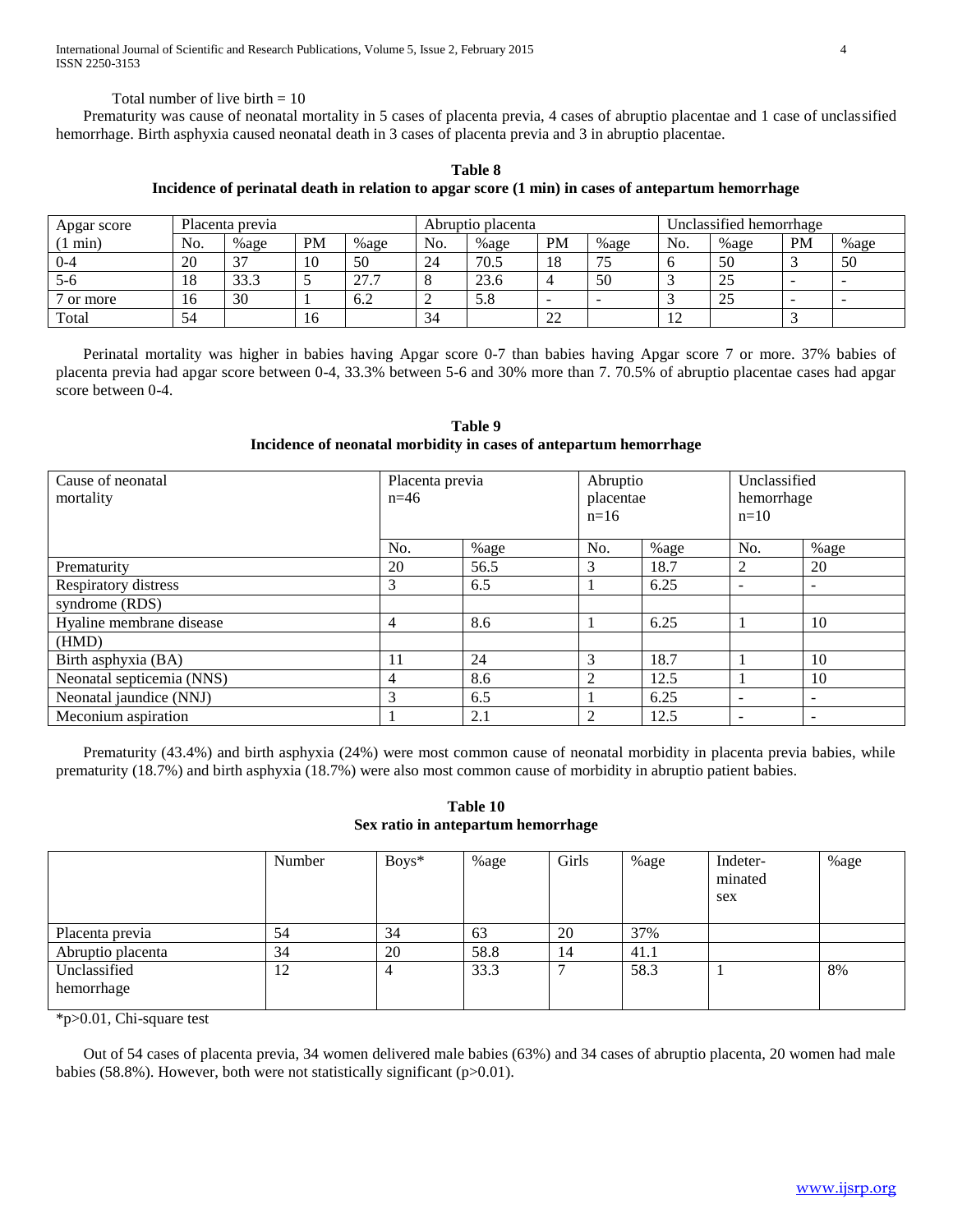## IV. DISCUSSION

 Antepartum hemorrhage is an important cause of perinatal morbidity and mortality[Table-1].

 In present study patients of placenta previa who delivered vaginally (11.1%) after conservative management show comparable perinatal mortality (16.6%) to those patient delivered by caesarean section (18.2%)[Table-2]. All these cases are of low lying and marginal placenta previa. Similarly Chevenak et al suggested that routine caesarean section is not necessary for all cases of partial placenta previa.9 MaCafee and Johnson also suggested similarly that vaginal delivery is appropriate in selected in cases of placenta previa.10

 Perinatal mortality was higher in vaginally delivered patients (71.4%) in comparison to patients who had caesarean section (53.8%) in abruptio placentae cases [Table-2]. This is consistent with study of Okonofua and Olatunboson where perinatal mortality in vaginally delivered group (52.2%) was significantly greater than caesarean (16.7%).11 This suggested that early delivery of fetus by caesarean in abruptio placentae save the infant from deleterious effect of ongoing anoxia.

 Patients with placenta previa delivering at term gestation [Table-4] had perinatal mortality of 16.6% in comparison to 33.3% who delivered at gestation  $\leq$ 36 weeks. Khosla et al in their study reported perinatal mortality in placenta previa as 61.5% and 75.3% in term and preterm gestation respectively.12 The difference in result in our study are most likely due to better neonatal intensive care unit facilities optimal blood transfusion and more liberal use of caesarean section.

 In our study perinatal mortality was 100% in patients of antepartum hemorrhage delivering baby less than 1500 gm. Perinatal mortality decreases with increasing baby weight in placenta previa cases, while perinatal mortality is even high in babies more than 2500 gm in abruptio placentae cases[Table-5]. This shows that abruptio placenta is a major contributor in perinatal mortality at every gestational age  $(p<0.01)$ . Our result is consistent with result of Arora et al who showed higher perinatal mortality in abruptio group (53.5%) than placenta previa (25%).1

 Our study shows 4% congenital malformation [Table-6] in antepartum hemorrhage cases that is consistent with Brenner et al who reported incidence of 3-4% in antepartum hemorrhage cases.13

 Our study shows prematurity as the most common cause of neonatal death in cases of Antepartum hemorrhage (52.6%)[Table-7]. This is consistent with studies of Crane et al who reported prematurity as the most common cause of death in antepartum hemorrhage cases (46.5%).14 Various other causes of neonatal mortality in our study are respiratory distress syndrome 26.3%, Hyaline membrane disease 31.5%, neonatal septicemia 31.5%, Birth asphyxia 31.5%. This is consistent with study of Arora et al who reported 38% incidence of birth asphyxia in antepartum hemorrhage cases.1

 In present study 79% babies had low apgar score and perinatal mortality in this group was 50.6% while 21% babies with higher Apgar  $\geq 7$  had mortality of 4.7% only[Table-8]. Result of present study are comparable to other studies in literature.1,13

 Our study showed 63% and 58.8% male fetus i.e. male dominance in cases of placentae previa and abruptio placenta [Table-10]. Similar findings are reported in literature.15, 16 But in our study it was not statistically significant  $(p>0.01)$ . This may be due to small sample size of our study. Jakobovits et al conducted study on 144 infants of placenta previa cases and 26,858 case of normal pregnancy. Placenta previa cases had 90 male child and 54 female, while comparison group have 13,833 male and 13,025 female which showed that their association between placenta previa and male sex at birth.17

### V. CONCLUSION

 Analyzing the incidence of perinatal death in cases of antepartum hemorrhage, we observed that it is still a significant problem in our setup. Though maternal mortality has reduced with modern management of antepartum hemorrhage, perinatal mortality still remains high.

 The single most important factor in reducing maternal and perinatal mortality has been the increase use of caesarean delivery in cases of abruptio placentae. Vaginal delivery is appropriate in selected cases of placenta previa.

 The use of present day aids like, ultrasonography to decide about the time of interventions and the more liberal use of caesarean section in well equipped hospitals with availability of blood transfusion services, will help to lower the perinatal morbidity and mortality.

#### **REFERENCES**

- [1] Arora R, Devi U, Majumdar K. Perinatal morbidity and mortality in antepartum haemorrhage. J Obstet Gynae India 2001; 51(3): 102-4.
- [2] http://data.worldbank.org/indicator/SH.DYN.NMRT
- [3] Hibbard BM, Jeffcoate TNA. Abruptio placentae. Obstet Gynecol 1966; 27: 155-67.
- [4] Chamberlan GVP, Philipp E, Howlett B, Masters K. Br Birth Obstet Gynecol 1970; 45: 160-3.
- [5] Green JR. Placenta abnormalities: Placenta previa and abruptio plcentae, Maternal fetal medicine. In: Creasy RK, Resnik R, editors. Principle and Practice. 3rd edtition. Philadelphia, WB Saunders, 1989; 588-602.
- [6] Crane JMG, Van Denhof MC, Dodds L, Armson A, Listen R. Neonatal outcomes with placenta previa. Obstet Gynecol 1999; 93: 541-4.
- [7] Frederiksen MC, Glassenberg R, Stika CS. Placenta previa: A 22 year analysis. Am J Obstet Gynecol 1999; 180: 1432-6.
- [8] Ananth CV, Smulian JC, Vintziteos AM. Incidence of placental abruption in relation to cigarette smoking and hypertensive disorders during pregnancy: a meta-analysis of observational studies. Obstet Gynecol 1999; 93: 622-8.
- [9] Chevenak FA, Lee Y, Hendlee MA, Monson RF, Berkowitz RL. Role of attempted vaginal delivery in the management of placenta previa. Obstet Gynecol 1984; 64: 798-82
- [10] MaCafee CHG, Johnson R. Placenta previa: A study of 174 cases. J Obstet Gynaecol Br Emp 1945; 52: 313-9.
- [11] Okonofua FE, Olatunboson OA. Caesarean versus vaginal delivery in abruptio placentae associated with live fetuses. Int Fed Gynecol Obstet 1985; 23: 471-4.
- [12] Khosla A, Dahiya V, Sangwan K, Rathor S. Perinatal outcome in antepartum haemorrhage. J Obstet Gyn India 1989; 9: 71-3.
- [13] Brenner WF, Edelman DA, Hendricks CH. Characteristics of patients with placenta previa and results of expectant management. Am J Obstet Gynecol 1975; 155: 180-4.
- [14] Crane JMG, Van Denhof MC, Dodds L, Armson A, Listen R. Neonatal outcomes with placenta previa. Obstet Gynecol 1999; 93: 541-4.
- [15] Krohn M, Voigt L, McKnight B, Daling JR, Starzyk P, Benedetti TJ. Correlates of placenta abruption. Br J Obstet Gynecol 1987; 94: 333-40.